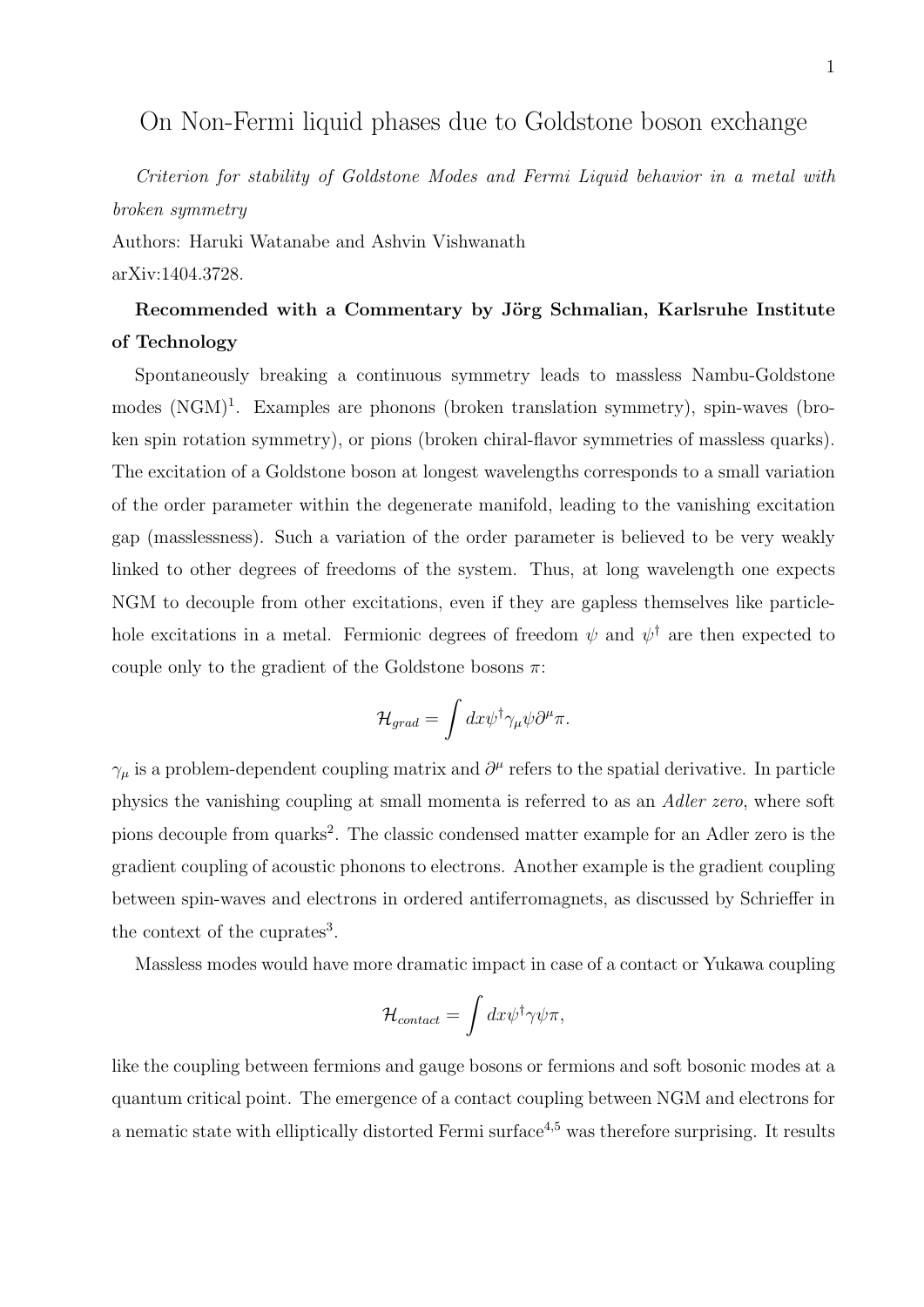2

for  $d = 2$  and 3 in non-Fermi liquid behavior. In addition, NGM become over-damped, i.e. by slowly varying the order-parameter in the degenerate manifold one constantly excites particle-hole pairs.

Watanabe and Vishwanath derive a rather general criterion that allows to decide whether the interaction between NGM and fermions is via a gradient coupling or a contact coupling: Consider the generators Q of the broken symmetry and check whether they commute with the translation operator, i.e. the total momentum  $P$  (the generalization to discrete lattice translations of periodic crystals is straightforward). If  $[Q, P]_ = 0$ , one obtains a gradient coupling, while a contact coupling occurs if the commutator is finite. If one breaks internal symmetries (e.g. spin rotation invariance in magnets without spin orbit coupling) the commutator vanishes and spin waves interact with electrons via a gradient coupling. The same is true for phonons where the translation symmetry is broken, i.e.  $Q = \mathbf{P}$  and the commutator vanishes trivially. On the other hand, in case of the rotational symmetry breaking of the two-dimensional nematic state  $Q = L_z$  with  $[L_z, P_i] = i\epsilon_{ij}P_j \neq 0$ , in full agreement with the contact coupling found in Ref.<sup>4,5</sup>. Using the above criterion the authors further propose a contact coupling to phonons for a crystal in an external magnetic field, an effect that should become significant if the magnetic length becomes comparable to the lattice constant of the crystal. Another proposal for rotational NGM coupled via a contact coupling to fermions was made for Rashba spin-orbit coupled itinerant ferromagnets<sup>6,7</sup>.

Overdamping of Goldstone modes is known in the context of the A-phase of superfluid <sup>3</sup>He, where a rotation of the axis of the superfluid order parameter leads to massive reorganization of quasiparticles, i.e. damping<sup>8</sup>. What could be new in the nematic phase or the magnetic state with Rashba coupling is that fermions remain massless on extended parts of the Fermi surface. Whether the emerging non-Fermi liquid phase is indeed stable against the opening of a gap (see Ref.<sup>9</sup> for a discussion) and how the non-Fermi liquid physics feeds back on the assumed broken symmetry are exciting questions that result from these considerations. Whatever the outcome of these questions, the beauty of the work by Watanabe and Vishwanath are the simplicity and generality of their criterion  $[Q, \mathbf{P}] \neq 0$  for NGM with